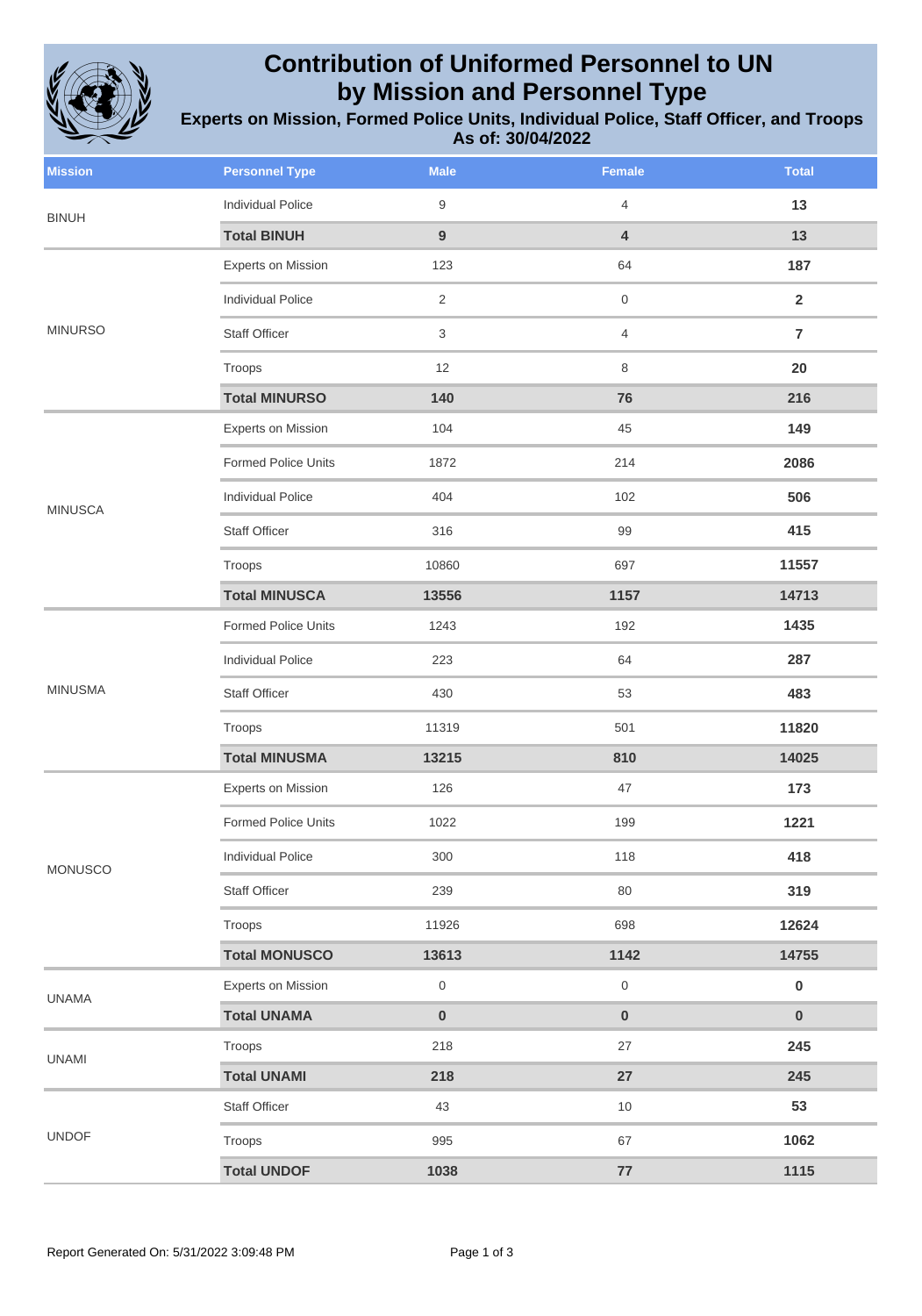

## **Contribution of Uniformed Personnel to UN by Mission and Personnel Type**

**Experts on Mission, Formed Police Units, Individual Police, Staff Officer, and Troops As of: 30/04/2022**

| <b>Mission</b> | <b>Personnel Type</b>     | <b>Male</b>             | <b>Female</b>           | <b>Total</b>            |
|----------------|---------------------------|-------------------------|-------------------------|-------------------------|
| <b>UNFICYP</b> | <b>Individual Police</b>  | 37                      | 31                      | 68                      |
|                | Staff Officer             | 39                      | 12                      | 51                      |
|                | Troops                    | 670                     | 77                      | 747                     |
|                | <b>Total UNFICYP</b>      | 746                     | 120                     | 866                     |
| <b>UNIFIL</b>  | Staff Officer             | 183                     | 23                      | 206                     |
|                | Troops                    | 8664                    | 638                     | 9302                    |
|                | <b>Total UNIFIL</b>       | 8847                    | 661                     | 9508                    |
|                | Experts on Mission        | 59                      | 33                      | 92                      |
|                | Individual Police         | 28                      | 16                      | 44                      |
| <b>UNISFA</b>  | <b>Staff Officer</b>      | 68                      | 8                       | 76                      |
|                | Troops                    | 1552                    | 110                     | 1662                    |
|                | <b>Total UNISFA</b>       | 1707                    | 167                     | 1874                    |
| <b>UNITAMS</b> | <b>Individual Police</b>  | 8                       | 12                      | 20                      |
|                | <b>Total UNITAMS</b>      | 8                       | 12                      | 20                      |
| <b>UNMHA</b>   | Experts on Mission        | 3                       | $\mathbf{1}$            | $\overline{\mathbf{4}}$ |
|                | <b>Total UNMHA</b>        | $\overline{\mathbf{3}}$ | $\mathbf{1}$            | $\overline{\mathbf{4}}$ |
| <b>UNMIK</b>   | Experts on Mission        | $\overline{7}$          | $\mathbf{1}$            | 8                       |
|                | <b>Individual Police</b>  | 5                       | 4                       | 9                       |
|                | <b>Total UNMIK</b>        | 12                      | $\overline{5}$          | 17                      |
| <b>UNMISS</b>  | Experts on Mission        | 155                     | 59                      | 214                     |
|                | Formed Police Units       | 645                     | 202                     | 847                     |
|                | Individual Police         | 324                     | 238                     | 562                     |
|                | Staff Officer             | 317                     | $77\,$                  | 394                     |
|                | Troops                    | 12483                   | 769                     | 13252                   |
|                | <b>Total UNMISS</b>       | 13924                   | 1345                    | 15269                   |
| <b>UNMOGIP</b> | <b>Experts on Mission</b> | 37                      | $\overline{7}$          | 44                      |
|                | <b>Total UNMOGIP</b>      | 37                      | $\overline{\mathbf{7}}$ | 44                      |
| <b>UNOWAS</b>  | Experts on Mission        | 5                       | $\mathsf{O}\xspace$     | $5\phantom{.0}$         |
|                | <b>Total UNOWAS</b>       | 5                       | $\pmb{0}$               | $5\phantom{.0}$         |
| <b>UNSMIL</b>  | <b>Experts on Mission</b> | $\mathfrak{S}$          | $\mathsf{O}$            | $\mathbf{3}$            |
|                | Troops                    | 215                     | 19                      | 234                     |
|                | <b>Total UNSMIL</b>       | 218                     | 19                      | 237                     |